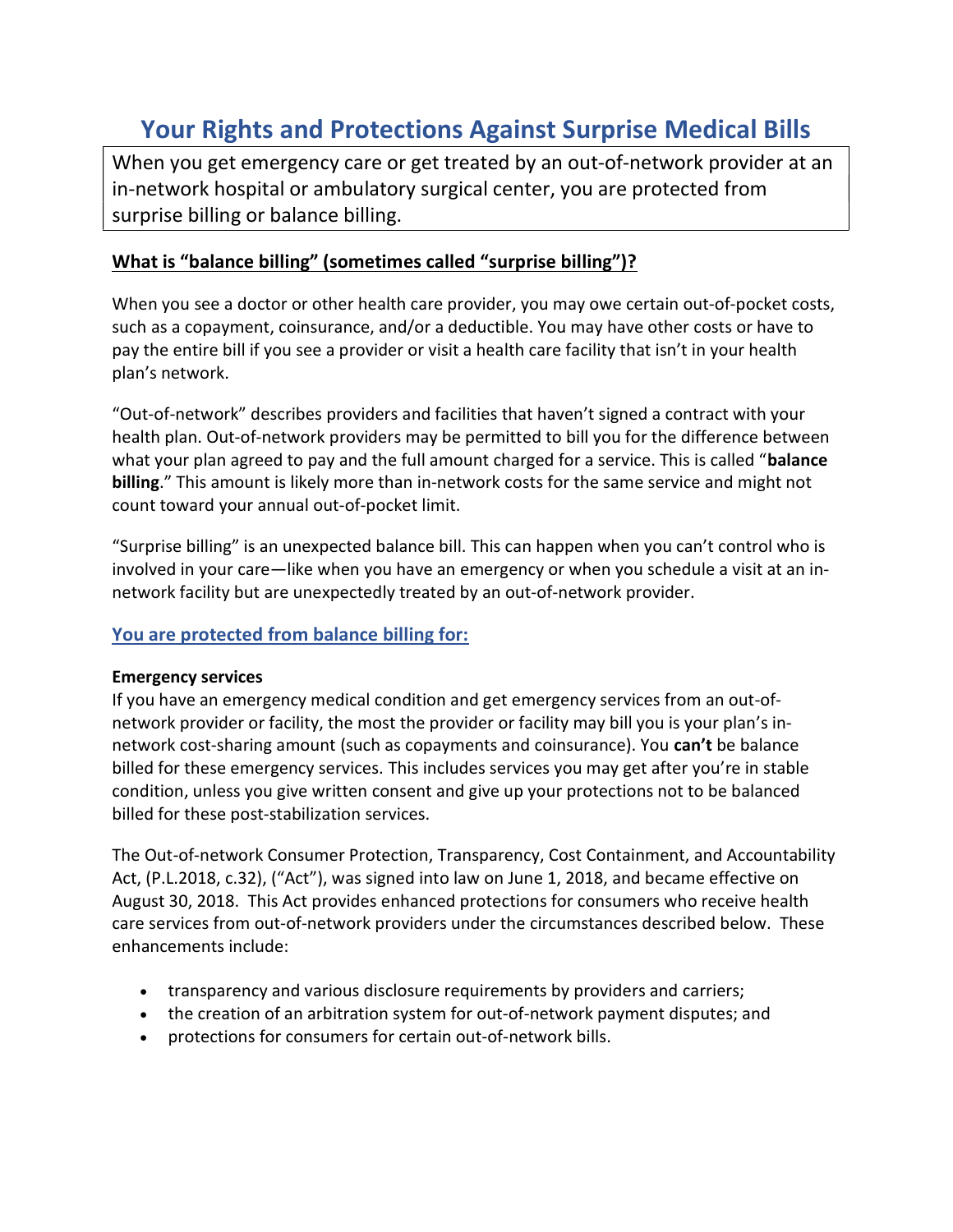The Department of Banking and Insurance issued Bulletin No. 18-14 on November 20, 2018 to provide guidance to carriers, health care providers, and other interested parties to help those entities meet their obligations under the Act, pending the adoption of rules.

#### Certain services at an in-network hospital or ambulatory surgical center

When you get services from an in-network hospital or ambulatory surgical center, certain providers there may be out-of-network. In these cases, the most those providers may bill you is your plan's in-network cost-sharing amount. This applies to emergency medicine, anesthesia, pathology, radiology, laboratory, neonatology, assistant surgeon, hospitalist, or intensivist services. These providers can't balance bill you and may not ask you to give up your protections not to be balance billed.

If you get other services at these in-network facilities, out-of-network providers can't balance bill you, unless you give written consent and give up your protections.

# You're never required to give up your protections from balance billing. You also aren't required to get care out-of-network. You can choose a provider or facility in your plan's network.

The Out-of-network Consumer Protection, Transparency, Cost Containment, and Accountability Act, (P.L.2018, c.32), ("Act"), was signed into law on June 1, 2018, and became effective on August 30, 2018. This Act provides enhanced protections for consumers who receive health care services from out-of-network providers under the circumstances described below. These enhancements include:

- transparency and various disclosure requirements by providers and carriers;
- the creation of an arbitration system for out-of-network payment disputes; and
- protections for consumers for certain out-of-network bills.

The Department of Banking and Insurance issued Bulletin No. 18-14 on November 20, 2018 to provide guidance to carriers, health care providers, and other interested parties to help those entities meet their obligations under the Act, pending the adoption of rules.

## When balance billing isn't allowed, you also have the following protections:

- You are only responsible for paying your share of the cost (like the copayments, coinsurance, and deductibles that you would pay if the provider or facility was in-network). Your health plan will pay out-of-network providers and facilities directly.
- Your health plan generally must:
	- o Cover emergency services without requiring you to get approval for services in advance (prior authorization).